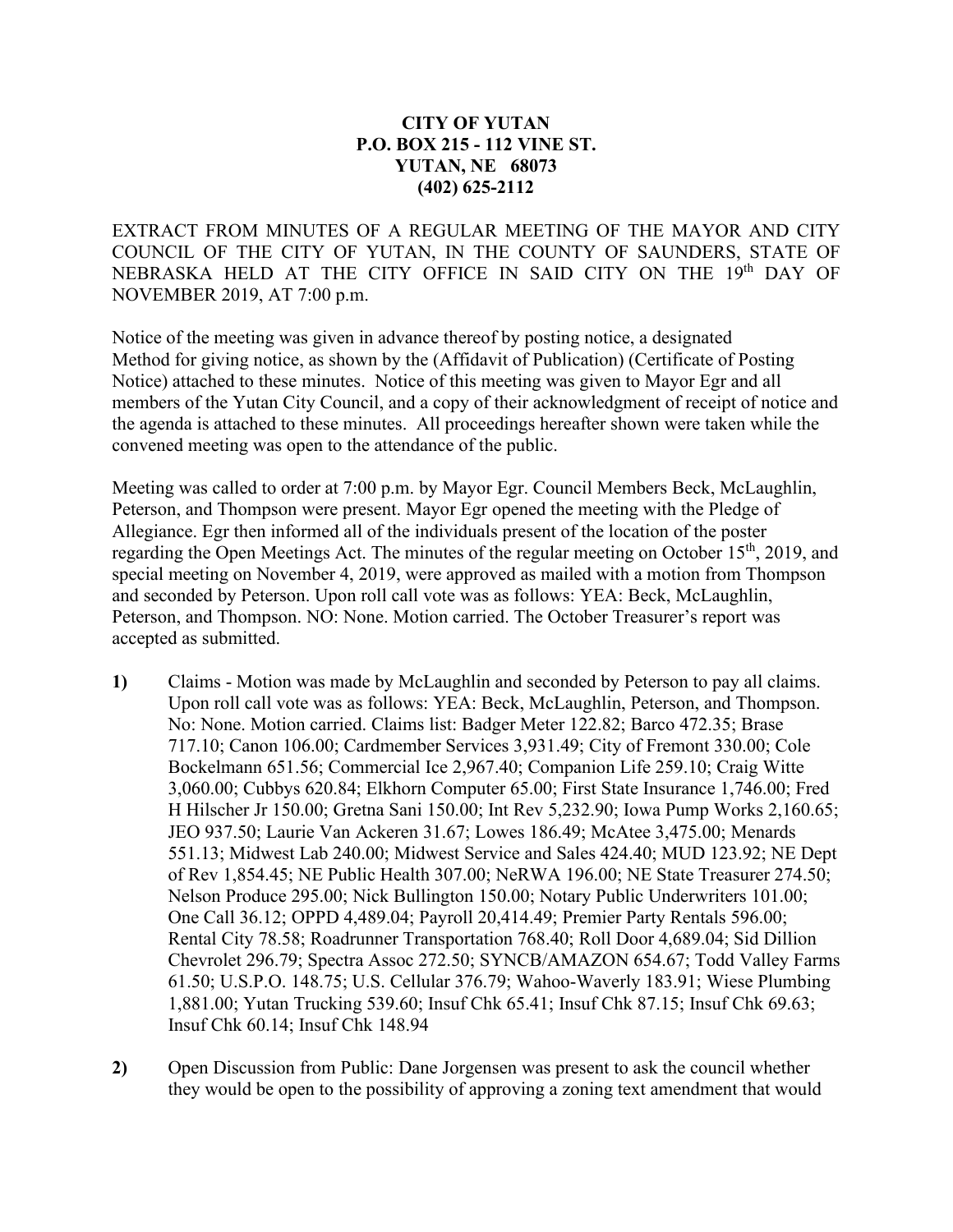increase the allowance for the sidewalls of accessory buildings from the current 10-foot restriction to 14 feet or higher. He stated that, before taking the time to file an application to request a zoning text amendment, he wanted to know the council's stance on the issue. City Administrator Bockelmann expressed his opposition to the zoning text amendment, stating that the current regulation exists to prevent homeowners from operating commercial businesses out of their residential lots. The council requested that the city administrator get more information from surrounding communities on their limitations for sidewall height but noted that the sidewall height allowance would be a moot point for Mr. Jorgensen if the Sunset Acres rezone isn't approved. Lexi Pommer asked the council whether the proposed zoning change of Sunset Acres would affect her ability to have horses on her property and was told that it should not be affected. Mrs. Pommer further stated that, while she is new to the area, she would not be bothered by a neighbor wanting to put up a larger building. Other residents of the Sunset Acres subdivision signed up to speak but asked to be heard during agenda item 6.

- **3)** Supervisor's reports were submitted and discussed. Utility Superintendent Wilke discussed the recent nitrate tests conducted on a City well that has not been in operation for several years. He also informed the council that JEO Consulting Group conducted float tests that afternoon, which agitated the water system and caused the complaints of dirty water received by the city office. City Administrator Bockelmann told the council that core samples of Cedar Drive were taken earlier in the day and that the results of those core samples are currently being reviewed by City staff and consultants. The city administrator also notified the council of a proposed joint meeting with the Community Redevelopment Authority and the district's Board of Education to discuss a potential TIF project; the city administrator recommended that the meeting be scheduled in December, after the City receives preliminary results of the utility study.
- **4)** A motion to approve the mayor's appointment of Lynn Hapke to the Library Board was made by Peterson and seconded by Thompson. Upon roll call vote was as follows: YEA: Beck, McLaughlin, Peterson, and Thompson. NO: None. Motion carried.
- **5)** Jay Spearman with Piper Jaffray was in attendance to discuss the municipal bonding process with the Yutan City Council. Mr. Spearman explained the differences between the processes for funding the street paving/overlay project and the water main project. He was asked for his recommendation on whether the City should bond these projects separately or as one general obligation various purpose bond, and Mr. Spearman explained that any recommendation will ultimately come down to a prediction on what interest rates will do in the coming years.
- **6)** City Administrator Bockelmann clarified a previous question on the usage of lots after a change in zoning, specifying that all acceptable uses would remain residential in purpose. Dane Jorgensen then stated that he has been using his property to store equipment before being included in the City's ETJ, so he believes the use should continue to be allowed. John Dunn countered that storing commercial equipment was never allowed in Sunset Acres and thus, in his opinion, cannot be "grandfathered in" as an acceptable use of the lot. Mr. Dunn further expressed concern about abuses of power that may result from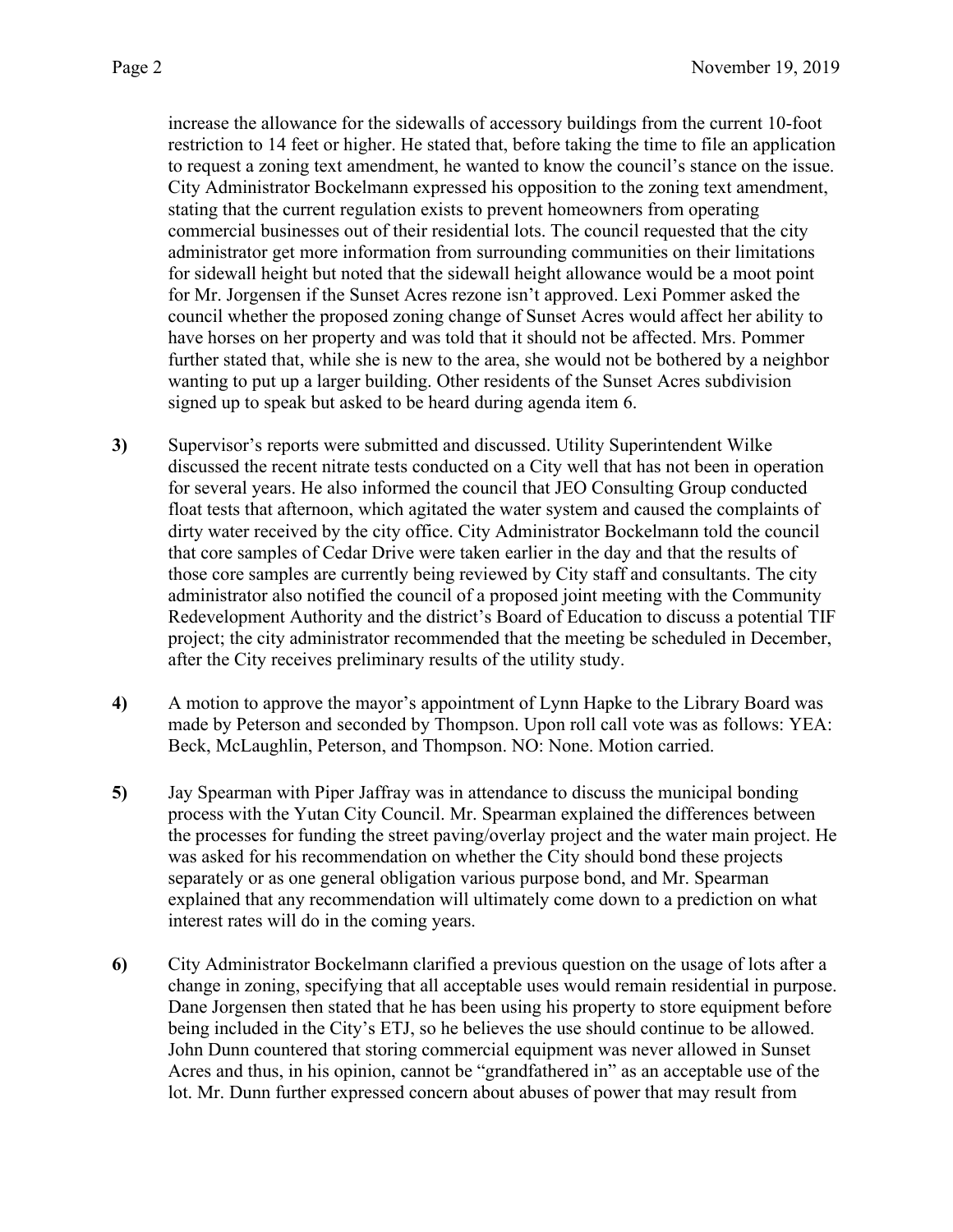relaxing regulations in Sunset Acres, as commercial uses are already occurring against regulation; Mr. Dunn also mentioned a pond that was constructed by a neighbor against the subdivision's covenants. Several Sunset Acres residents continued to debate the issue of the pond over the council's objection that it is irrelevant to the zoning matter currently being considered. A motion to approve the second reading of Ordinance 751 was made by McLaughlin and seconded by Thompson. Upon roll call vote was as follows: YEA: Beck, McLaughlin, Peterson, and Thompson. NO: None. Motion carried.

- **7)** City Administrator Bockelmann explained that he and the city clerk-treasurer had noticed that the water and sewer rates had previously been passed by resolution, not ordinance as city code prescribes. The city attorney has requested that the council pass these rates by ordinance in order to comply with the process set forth in the code book. A motion to waive the three readings and approve Ordinance 754 was made by Thompson and seconded by Peterson. Upon roll call vote was as follows: YEA: Beck, McLaughlin, Peterson, and Thompson. NO: None. Motion carried.
- **8)** Council Members Thompson and Beck stated that they are not in favor of this ordinance. City Administrator Bockelmann stated that this ordinance is more of an update to the Yutan Municipal Code rather than a change of policy because the current process to level a special assessment with the County Clerk is not viable. Council Member Thompson stated that he would rather have the City repair any damaged curb stops so that water service could be discontinued if payment was delinquent. Council Member Beck questioned whether the ordinance was legal and asked staff to review the legality with an attorney and other communities. Mayor Egr stated that he would like more information on the subject prior to the final reading. A motion to approve the second reading of Ordinance 752 was made by McLaughlin and seconded by Peterson. Upon roll call vote was as follows: YEA: McLaughlin, Peterson, and Egr. NO: Beck and Thompson. Motion carried.
- **9)** A motion to approve Resolution 2019-13 was made by Thompson and seconded by McLaughlin. Upon roll call vote was as follows: YEA: Beck, McLaughlin, Peterson, and Thompson. NO: None. Motion carried.
- **10)** City Administrator Bockelmann informed the council that he will be completing employee evaluations in early December. He also let the council know that the utility assistant requesting a raise of \$2.05 per hour or an increase to six weeks of PTO. The city administrator stated that he does not believe the council should negotiate on the basis of PTO, but he further stated that the raise should be up for discussion, as a merit-based wage increase is warranted given the employee's performance in his position. The council discussed the utility assistant's performance and commended him for how he stepped up during turnover of other positions. They considered budgetary restrictions and upcoming certifications they would like the utility assistant to receive and created an offer that they requested the city administrator offer to the employee. City Administrator Bockelmann emphasized the need to review and potentially revise the approved salary ranges for each position, as several employees will be close to the cap after cost-of-living wage increases starting January 1<sup>st</sup>. The council decided to review the ranges at a later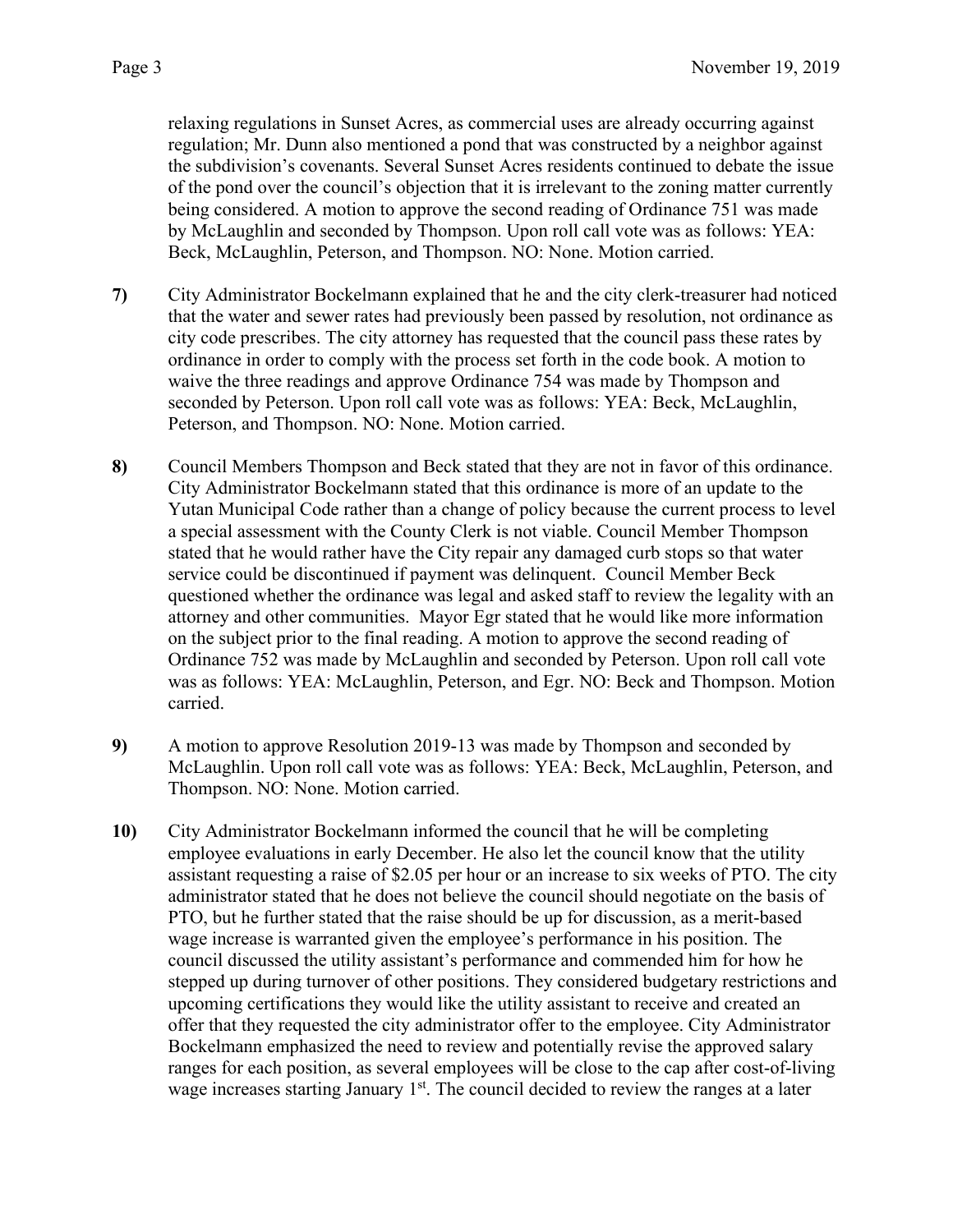date. City Administrator Bockelmann also asked the council whether they would be open to the possibility of creating a contract for his position; he explained that many other communities offer a contract to city administrators to protect their jobs in the case of turnover in elected officials. The city administrator maintained that he could still be terminated for cause, but in the event that a new mayor simply wants to reorganize the City's administrative department and terminate him without any other reason, he would receive some kind of severance. Council Member Thompson said he would not be in favor of a contract, as he feels one is not necessary, but City Administrator Bockelmann was advised to find examples from other communities.

- **11)** The city administrator reviewed the history of the property with the council, that the city clerk-treasurer and utility superintendent previously attempted to contact the property owner but were unable to do so. City Administrator Bockelmann explained that the first step would be to have the City's attorneys draft an inspection warrant to allow the City's engineers and building officials to inspect the building and determine whether it should be deemed unsafe. Council Member Thompson suggested having the City's attorney send a certified letter to the property owner stating the City's intent to start this process and pursue an inspection warrant to see whether the property owner would elect to take corrective action at that point. The city administrator mentioned that the Community Redevelopment Authority could also theoretically get involved and attempt to purchase the property, which is located in the blighted area.
- **12)** Council Discussion: Council Member McLaughlin asked whether the clerk-treasurer and administrator should look into other options for the City's can recycling shed. Currently, Council Member McLaughlin feels it is a waste of fuel and man-hours for the City to take these cans to the recycling facility in Fremont. The council agreed that staff should contact local non-profits, like Boy Scouts and Girl Scouts, to offer them the option to take over responsibility for maintaining the recycling shed and taking the cans for recycling in return for the proceeds. Council Member Thompson informed the council that he has been working with an insurance agent to look into offering health insurance to City employees at some point in the future. He feels that it would not be a significant expense to the City, but other council members questioned whether any current employees would utilize it. The city administrator was instructed to further discuss the option with Council Member Thompson and the insurance agent with whom he has been working. Council Member Thompson told the council that the boys baseball team has offered to donate labor in pouring sidewalk at Hayes around field three. The city administrator offered that there is sufficient funding in the parks capital outlay budget. Adrian Cantrell mentioned that signage may be needed on Cedar Drive to slow drivers down on their way to and from ballfields. Council Member Peterson asked to revisit the previously discussed request to increase the sidewall height for accessory buildings on residential lots and stated her position that the City should not alter the regulation, as commercial purposes should be restricted to commercial lots. City Administrator Bockelmann warned the council to consider that the sidewall allowance would apply to all properties within that zoning designation, not just the specific property being discussed. They discussed similar neighborhoods in other communities and questioned how they are zoned and what zoning restrictions are applied. The city administrator was